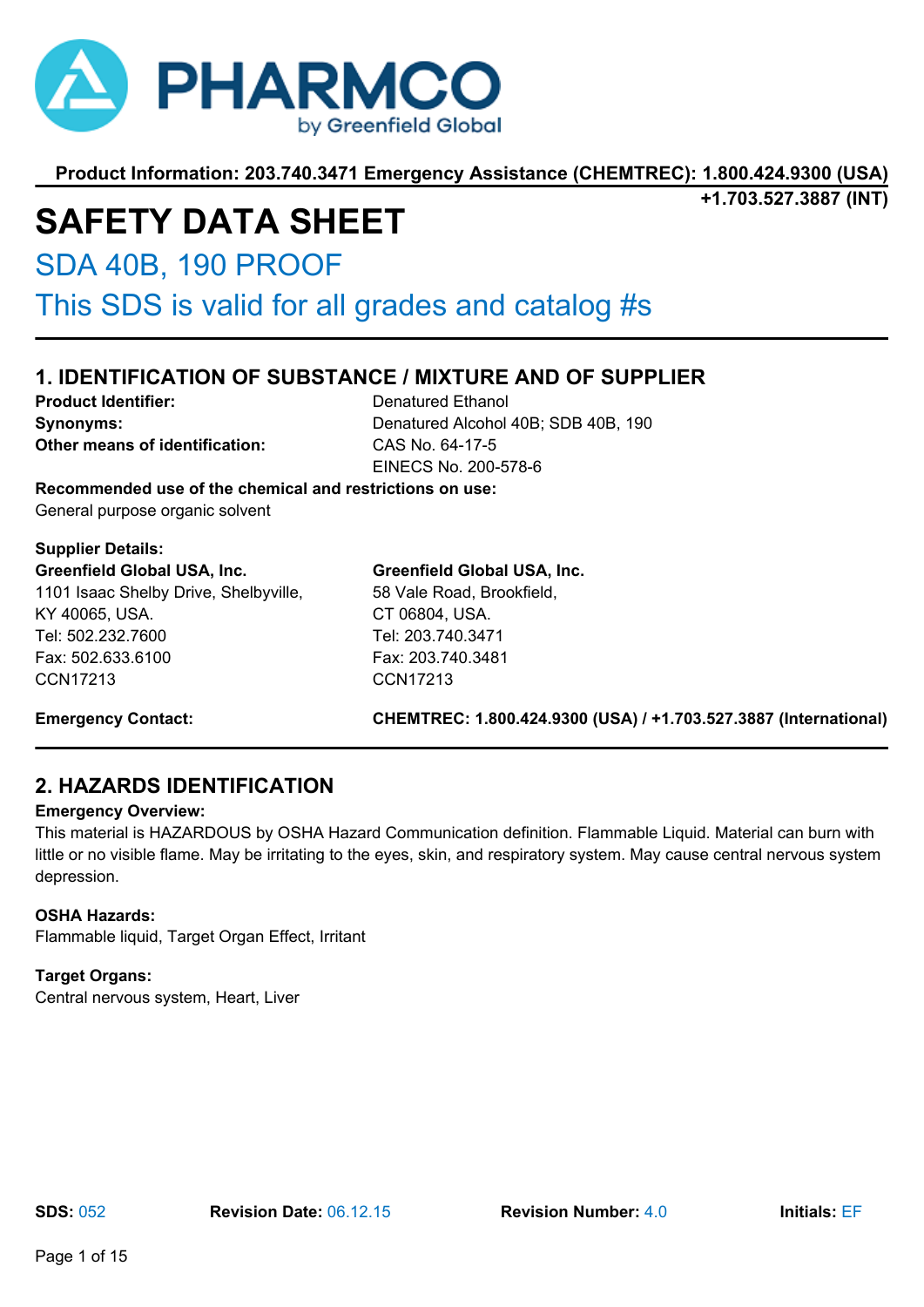

**Product Information: 203.740.3471 Emergency Assistance (CHEMTREC): 1.800.424.9300 (USA) +1.703.527.3887 (INT) NFPA**



**GHS label elements, including precautionary statements**



**Signal Word:** DANGER!

| Hazard statement(s)               |                                                                                                                                                                |
|-----------------------------------|----------------------------------------------------------------------------------------------------------------------------------------------------------------|
| H <sub>225</sub>                  | Highly flammable liquid and vapor.                                                                                                                             |
| H319                              | Causes serious eye irritation.                                                                                                                                 |
| <b>Precautionary statement(s)</b> |                                                                                                                                                                |
| P <sub>501</sub>                  | Dispose of contents and container to an approved waste disposal plant.                                                                                         |
| P <sub>240</sub>                  | Ground/bond container and receiving equipment.                                                                                                                 |
| $P337 + P313$                     | If eye irritation persists: Get medical attention.                                                                                                             |
| P305 + P351 + P338                | IF IN EYES: Rinse cautiously with water for several minutes. Remove<br>contact lenses, if present and easy to do. Continue rinsing. Seek<br>medical attention. |
| $P303 + P361 + P353$              | IF ON SKIN (or hair): Remove immediately all contaminated clothing.<br>Rinse skin with water.                                                                  |
| P370 + P378                       | In case of fire: Use dry sand, dry chemical or alcohol-resistant foam for<br>extinction.                                                                       |
| P <sub>210</sub>                  | Keep away from heat, sparks, open flames, and hot surfaces. No<br>smoking.                                                                                     |
| P233                              | Keep container tightly closed.                                                                                                                                 |
| $P403 + P235$                     | Store in a well-ventilated place. Keep cool.                                                                                                                   |
| P243                              | Take precautionary measures against static discharge.                                                                                                          |
| P241                              | Use explosion-proof electrical, ventilating, and lighting equipment.                                                                                           |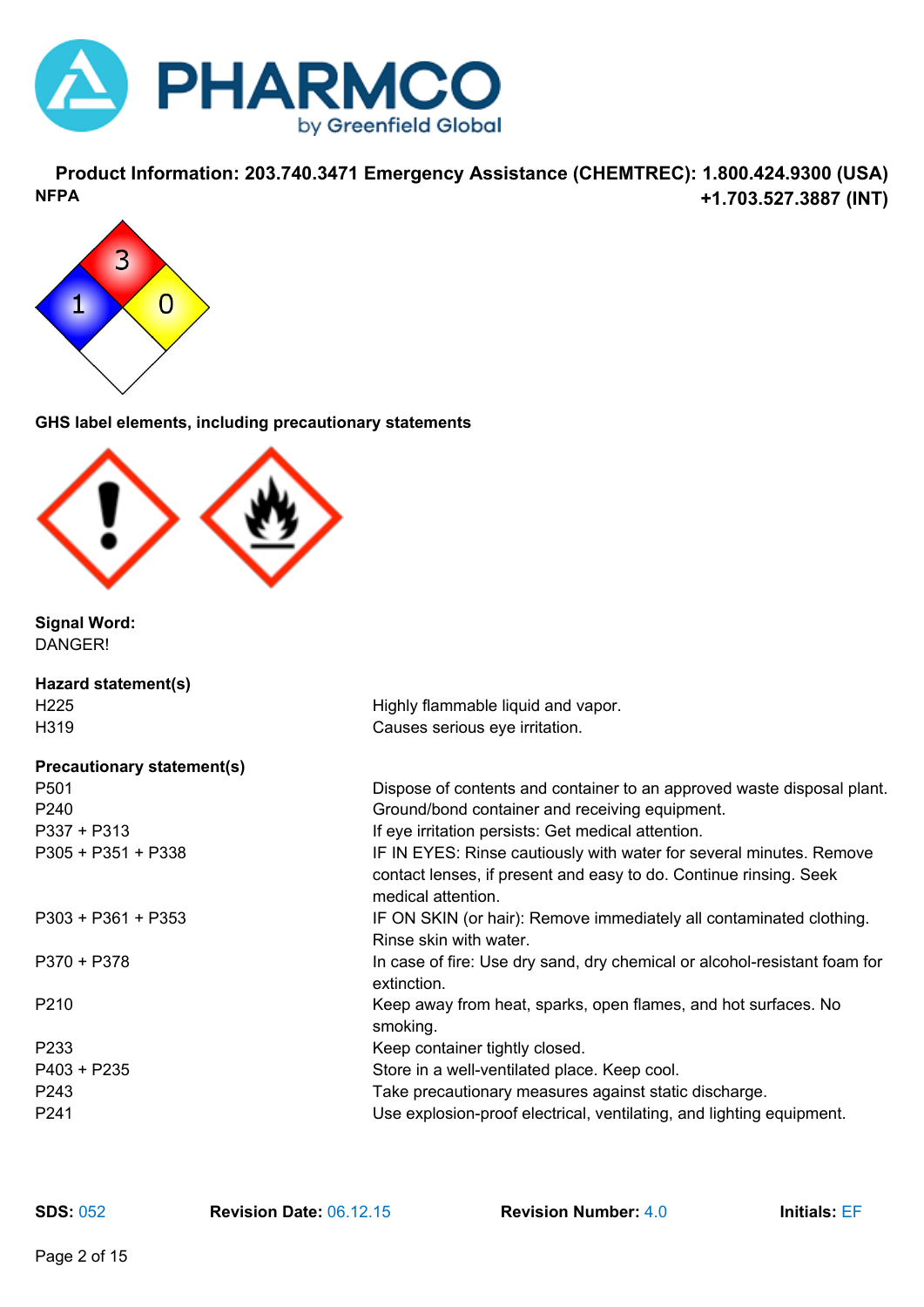

**+1.703.527.3887 (INT)** P242 Use only non-sparking tools. P264 Wash hands thoroughly after handling. P280 Wear protective gloves and eye and face protection.

### **GHS Classification(s)**

Eye irritation (Category 2B) Flammable Liquids (Category 2) Skin irritation (Category 2)

#### **Other hazards which do not result in classification:**

#### **Potential Health Effects:**

| Organ             | <b>Description</b>                                                                                                                                                                                                                                                                                                                                                                                                                                                                                                                                                                       |
|-------------------|------------------------------------------------------------------------------------------------------------------------------------------------------------------------------------------------------------------------------------------------------------------------------------------------------------------------------------------------------------------------------------------------------------------------------------------------------------------------------------------------------------------------------------------------------------------------------------------|
| Eyes              | Causes eye irritation. May cause painful sensitization to light. May cause chemical conjunctivitis and<br>corneal damage.                                                                                                                                                                                                                                                                                                                                                                                                                                                                |
| Ingestion         | May cause gastrointestinal irritation with nausea, vomiting and diarrhea. May cause systemic toxicity<br>with acidosis. May cause central nervous system depression, characterized by excitement, followed by<br>headache, dizziness, drowsiness, and nausea. Advanced stages may cause collapse, unconsciousness,<br>coma and possible death due to respiratory failure.                                                                                                                                                                                                                |
| <b>Inhalation</b> | High concentrations may cause central nervous system effects characterized by nausea, headache,<br>dizziness, unconsciousness and coma. Causes respiratory tract irritation. May cause narcotic effects in<br>high concentration. Vapors may cause dizziness or suffocation.                                                                                                                                                                                                                                                                                                             |
| <b>Skin</b>       | Causes moderate skin irritation. May cause dermatitis by de-fatting the skin from prolonged or repeated<br>contact.                                                                                                                                                                                                                                                                                                                                                                                                                                                                      |
| Chronic           | Effects of Repeated Overexposure: Long term repeated oral exposure to ethanol may result in the<br>development of progressive liver injury with fibrosis. Other Health Hazards: Repeated ingestion of<br>ethanol by pregnant mothers has been shown to adversely affect the central nervous system of the fetus,<br>producing a collection of effects, which together constitute fetal alcohol syndrome. Medical Conditions<br>Aggravated by Overexposure: Repeated exposure to ethanol may aggravate liver injury produced from<br>other causes. Skin contact may aggravate dermatitis. |

### **3. COMPOSITION AND INFORMATION ON INGREDIENTS**

| <b>Chemical identity:</b> | Alcohol                                |
|---------------------------|----------------------------------------|
| Common name / Synonym:    | Denatured Alcohol 40B; SDA 40B, 190 V2 |
| <b>CAS number:</b>        | $64 - 17 - 5$                          |
| <b>EINECS number:</b>     | 200-578-6                              |
| <b>ICSC number:</b>       | 0044                                   |
| <b>RTECS#:</b>            | KQ6300000                              |
| <b>UN#:</b>               | <b>UN1987</b>                          |
| EC $#$ :                  | 603-002-00-5                           |
|                           |                                        |

| % Weight | <b>Material</b>      | <b>CAS</b>  |
|----------|----------------------|-------------|
| 0006     | Denatonium Benzoate  | 3734-33-6   |
| 92.3094  | <b>Ethyl Alcohol</b> | 47<br>$64-$ |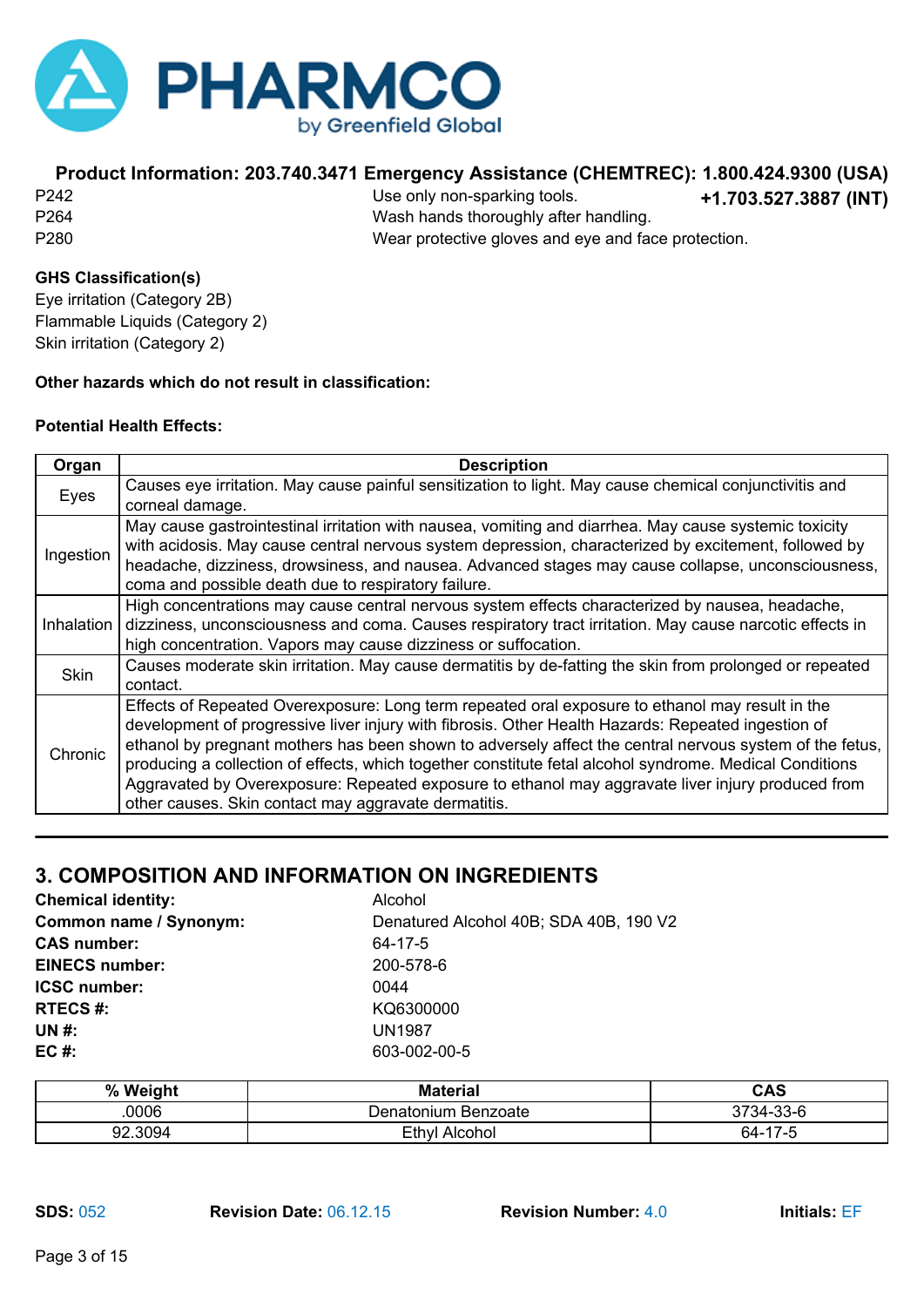

| $\sim$<br>v. 14  | teri<br><b>AICONO</b> | $-75.250000$<br>(INT)<br>∙ാ−െ<br>$-1$<br>               |
|------------------|-----------------------|---------------------------------------------------------|
| 7.57<br>-<br>، ب | .<br>Water            | <b>40</b><br>1 O-<br>∵ ⊃د .<br>$\overline{\phantom{a}}$ |
|                  |                       |                                                         |

### **4. FIRST AID MEASURES**

#### **General advice**

Take proper precautions to ensure your own health and safety before attempting rescue and providing first aid. Consult a physician. Show this safety data sheet to the doctor in attendance. Move out of dangerous area.

#### **Skin**

Immediately flush affected area with plenty of water while removing contaminated clothing. Wash contaminated clothing before reuse. Contact a doctor. If irritation persists, get medical attention.

#### **Inhalation**

Remove person to fresh air. If signs/symptoms continue, get medical attention. Give oxygen or artificial respiration as needed.

#### **Eyes**

Thoroughly flush the eyes with large amounts of clean low-pressure water for at least 15 minutes, occasionally lifting the upper and lower eyelids. If irritation persists, seek medical attention.

#### **Ingestion**

DO NOT induce vomiting. If vomiting does occur, have victim lean forward to prevent aspiration. Rinse mouth with water. Seek medical attention. Never give anything by mouth to an unconscious individual.

#### **Note to Physician**

Symptoms vary with alcohol level of the blood. Mild alcohol intoxication occurs at blood levels between 0.05- 0.15 %. Approximately 25% of individuals show signs of intoxication at these levels. Above 0.15% the person is definitely under the influence of ethanol; 50-95% of individuals are clinically intoxicated at these levels. Severe poisoning occurs when the blood is ethanol level is 0.3- 0.5%. Above 0.5% the individual will be comatose and death can occur. The unabsorbed ethanol should be removed by gastric lavage after intubating the patient to prevent aspiration. Avoid the use of depressant drugs or the excessive administration of fluids.

### **5. FIRE FIGHTING MEASURES**

#### **Suitable (and unsuitable) extinguishing media:**

SMALL FIRE: Use dry chemicals, CO2, water spray or alcohol-resistant foam. LARGE FIRE: Use water spray, water fog or alcohol-resistant foam. Cool all affected containers with flooding quantities of water.

#### **Specific hazards arising from the chemical (e.g., nature of any hazardous combustion products):**

Carbon oxides expected to be the primary hazardous combustion product.

#### **Special protective equipment and precautions for firefighters:**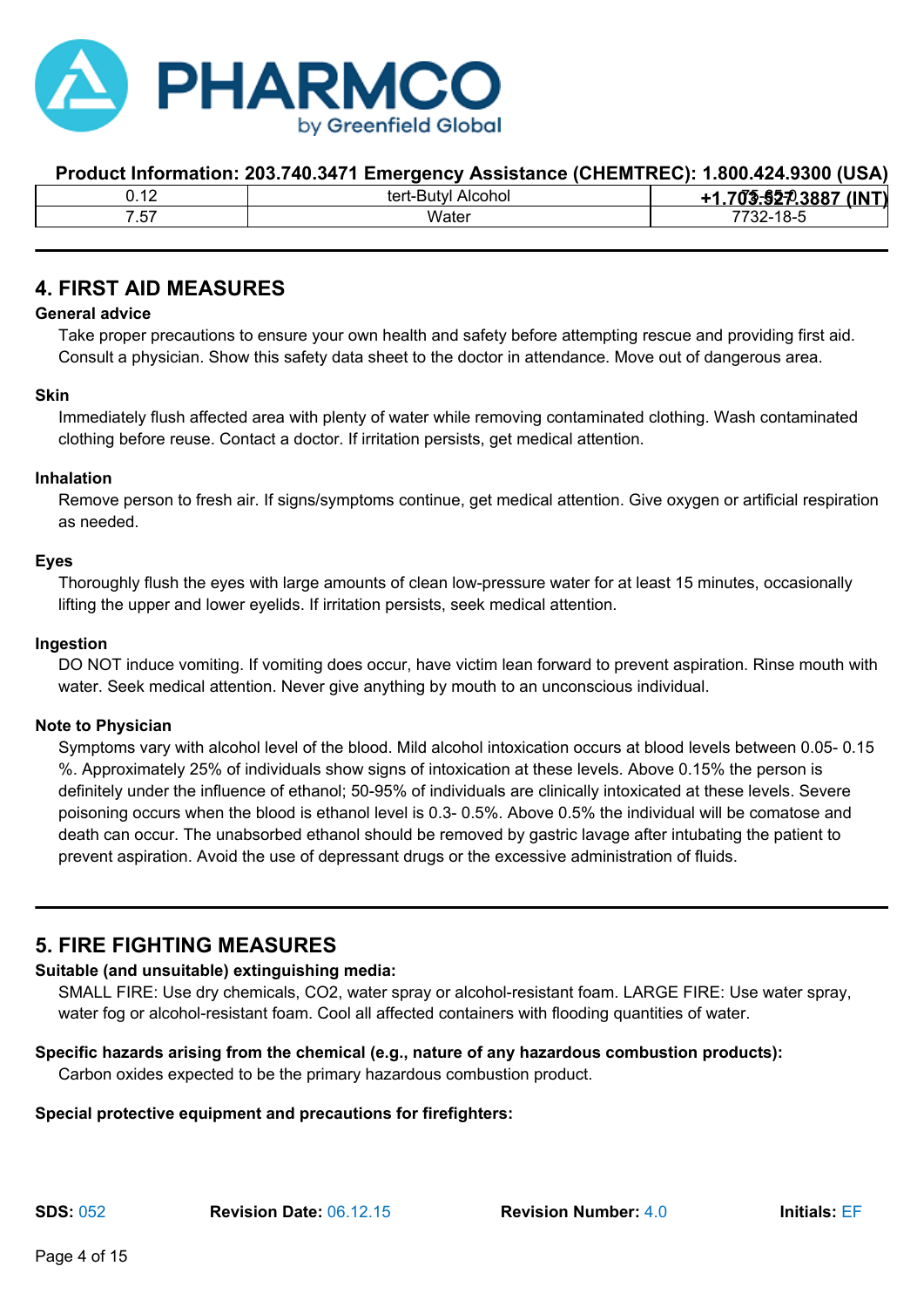

Wear self-contained breathing apparatus and protective clothing to prevent contact with s**kin** *a***nd39527.5887 (INT)** unopened containers cool by spraying with water.

#### **Unusual Fire and Explosion Hazards:**

- May produce a floating fire hazard.
- Static ignition hazard can result from handling and use.
- Vapors may settle in low or confined spaces.
- Vapors may travel to source of ignition and flash back.

Alcohols burn with a pale blue flame which may be extremely hard to see under normal lighting conditions. Personnel may only be able to feel the heat of the fire without seeing flames. Extreme caution must be exercised in fighting alcohol fires. Fight fire from maximum distance or use unmanned hose holders or monitor nozzles. Cool containers with flooding quantities of water until well after fire is out. Withdraw immediately in case of rising sound from venting safety devices or discoloration of tank. Always stay away from tanks engulfed in fire.

**Flammable Properties Classification** OSHA/NFPA Class IB Flammable Liquid. **Flash point** 17°C (62°F) - closed cup **Autoignition temperature** 363.0 °C (685.4 °F) - (Ethyl Alcohol)

### **6. ACCIDENTAL RELEASE MEASURES**

#### **Personal precautions, protective equipment and emergency procedures:**

Do not inhale vapors, mist or gas. Ensure adequate ventilation. Remove all sources of ignition. Evacuate personnel to safe areas. Beware of vapors accumulating to form explosive concentrations. Vapors can accumulate in low areas.

#### **Environmental precautions:**

Stop leak. Contain spill if possible and safe to do so. Prevent product from entering drains.

#### **Methods and materials for containment and cleaning up:**

Highly flammable liquid. Eliminate all sources of ignition. All equipment used when handling this product must be grounded. A vapor suppressing foam may be used to reduce vapors. Do not touch or walk through spilled material. Contain spillage, and then collect with non-combustible absorbent material, (e.g. sand, earth, diatomaceous earth, vermiculite) and place in container for disposal according to local / national regulations. Use clean non-sparking tools to collect absorbed material.

### **7. HANDLING AND STORAGE**

**Precautions for safe handling:**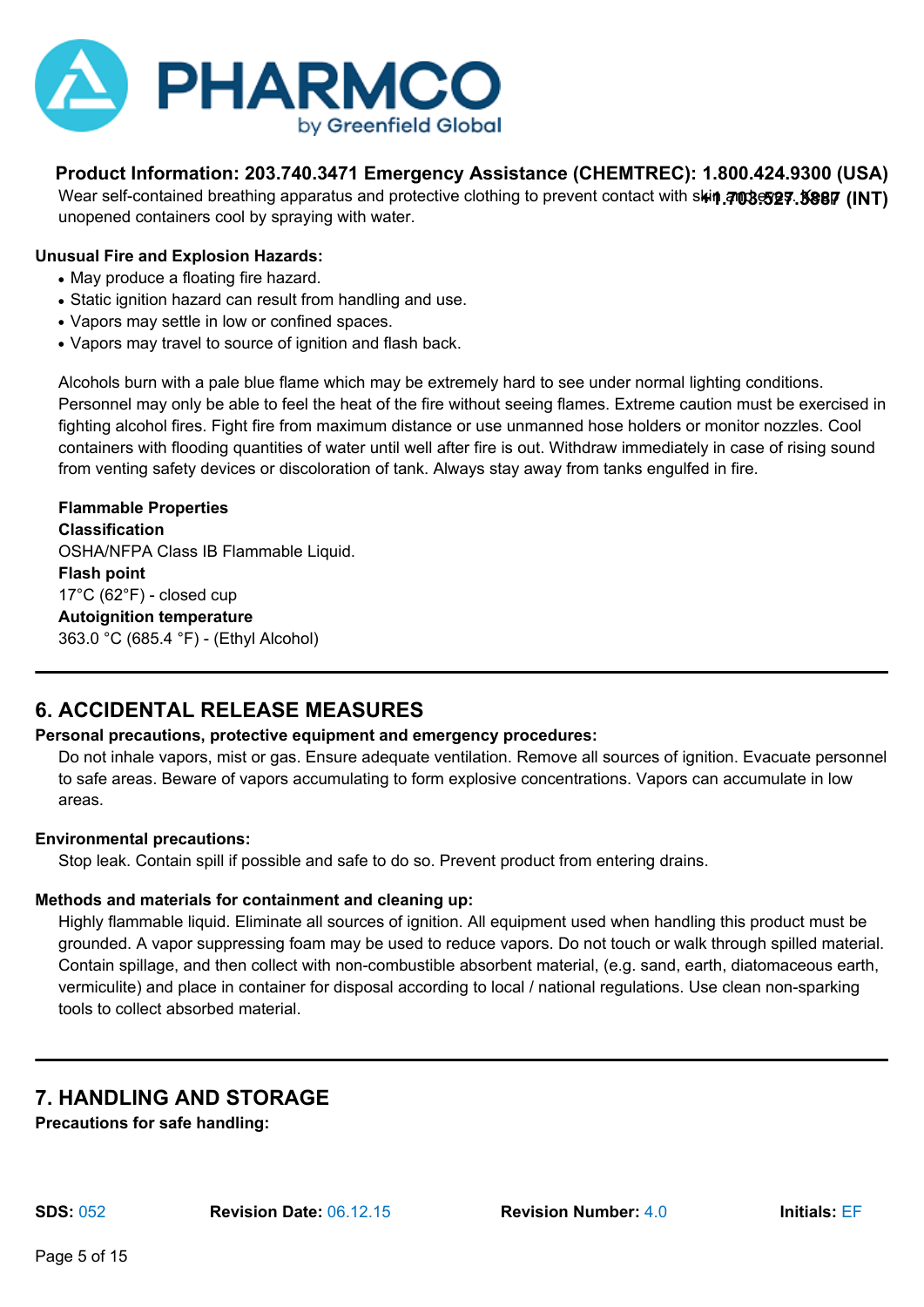

Do not get on skin or in eyes. Do not inhale vapor or mist. Keep away from sources of ign**itiφ!70l3:527:3887 [徘臼 )** measures to prevent the buildup of electrostatic charge. Open and handle container with care. Metal containers involved in the transfer of this material should be grounded and bonded.

#### **Conditions for safe storage, including any incompatibilites:**

Keep container tightly closed in a cool, dry and well-ventilated place. Containers which are opened must be carefully resealed and kept upright to prevent leakage. Consult local fire codes for additional storage information.

### **8. EXPOSURE CONTROLS / PERSONAL PROTECTION**

**Control parameters, e.g., occupational exposure limit values or biological limit values:**

| Component           | <b>Source</b>     | Type        | <b>Value</b>       | <b>Note</b>                               |
|---------------------|-------------------|-------------|--------------------|-------------------------------------------|
| Denatonium Benzoate |                   |             | No exposure limit  |                                           |
|                     |                   |             |                    | <b>Upper Respiratory Tract irritation</b> |
| Ethyl alcohol       | US (ACGIH)   STEL |             | $1000$ ppm         | Confirmed animal carcinogen with          |
|                     |                   |             |                    | unknown relevance to humans               |
| Ethyl alcohol       | US (OSHA)         | <b>IDHL</b> | 3300 ppm           | None                                      |
| Ethyl alcohol       | US (OSHA)         | <b>TWA</b>  | 1000 ppm / 1,900   | 29 CFR 1910.1000 Table Z-1 Limits for Air |
|                     |                   |             | mg/m3              | Contaminants.                             |
| tert-Butyl Alcohol  | US (ACGIH)        | <b>TWA</b>  | 100 ppm, 300 mg/m3 | <b>ACGIH Threshold Limit Value</b>        |
| tert-Butyl Alcohol  | US (OSHA)         | <b>STEL</b> | $150$ ppm          | OSHA Table Z-1 Limits for Air             |
|                     |                   |             |                    | Contaminants                              |

#### **Occupational Exposure Limits**

#### **Appropriate engineering controls:**

General room or local exhaust ventilation is usually required to meet exposure limit(s). Electrical equipment should be grounded and conform to applicable electrical code.

#### **Individual protection measures, such as personal protective equipment:**

#### **Respiratory protection:**

Where risk assessment shows air-purifying respirators are appropriate use a full-face respirator with multi-purpose combination (US) or type ABEK (EN 14387) respirator cartridges as a backup to engineering controls. If the respirator is the sole means of protection, use a full-face supplied air respirator. Use respirators and components tested and approved under appropriate government standards such as NIOSH (US) or CEN (EU).

#### **Hand protection:**

Handle with gloves. Gloves must be inspected prior to use. Use proper glove removal technique (without touching glove's outer surface) to avoid skin contact with this product. Dispose of contaminated gloves after use in accordance with applicable laws and good laboratory practices. Wash and dry hands.

#### **Eye protection:**

Use chemical safety goggles and/or a full face shield where splashing is possible. Use equipment approved by appropriate government standards, such as NIOSH (US) or EN166 (EU) Maintain eye wash fountain and quick-drench facilities in work area.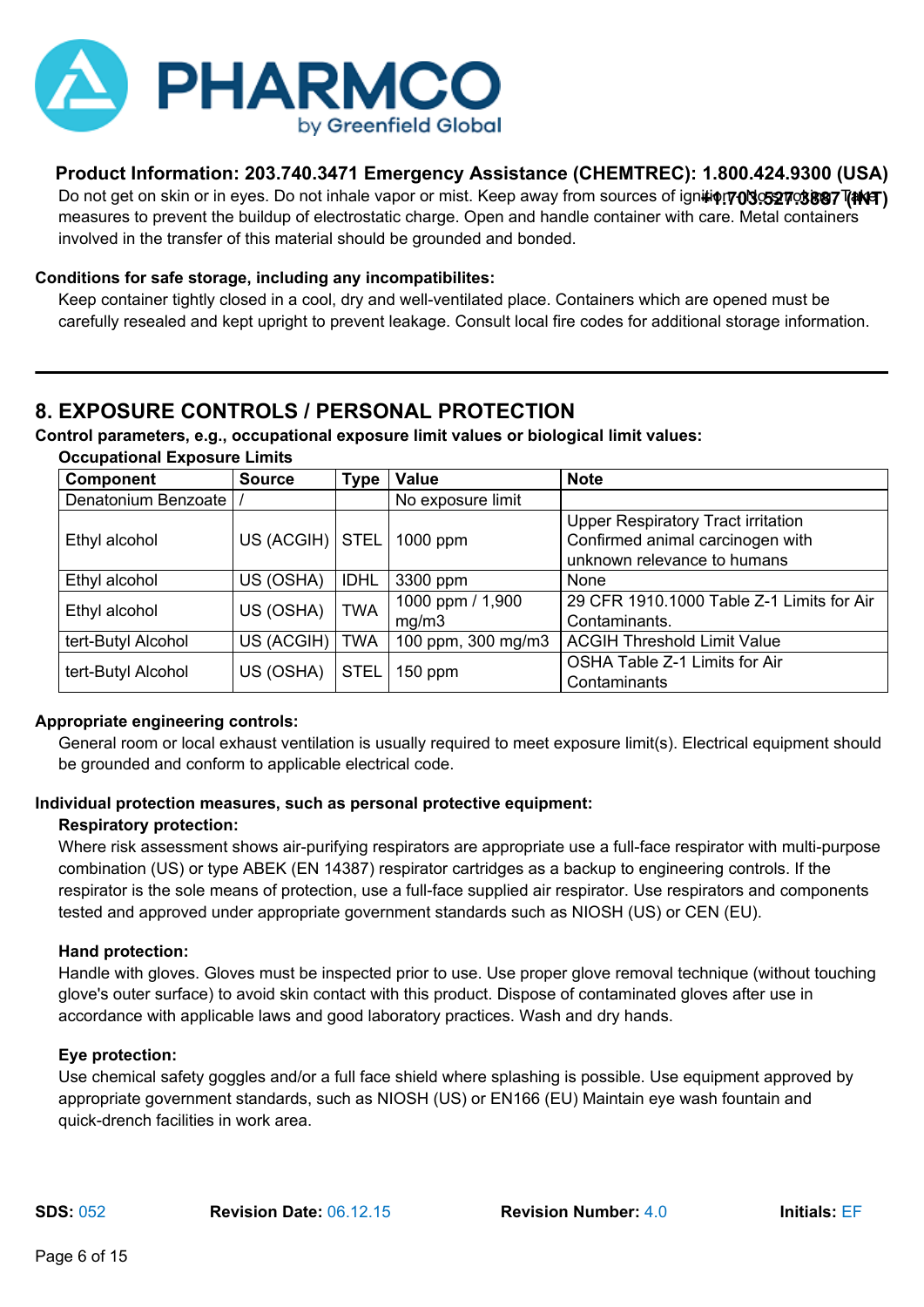

#### **Product Information: 203.740.3471 Emergency Assistance (CHEMTREC): 1.800.424.9300 (USA) +1.703.527.3887 (INT) Skin and body protection:**

Choose body protection according to the amount and concentration of the dangerous substance at the work place.

#### **Hygiene measures:**

Handle in accordance with good industrial hygiene and safety practice. Wash hands before breaks and at the end of workday.

### **9. PHYSICAL AND CHEMICAL PROPERTIES**

| Appearance (physical state, color, etc.)       | Liquid. Colorless liquid / invisible vapor.              |
|------------------------------------------------|----------------------------------------------------------|
| Odor                                           | Characteristic                                           |
| <b>Freezing point</b>                          | < -59C (< -75 °F)                                        |
| Initial boiling point and boiling range        | 78.3 °C (172.9 °F)                                       |
| <b>Flash point</b>                             | $17^{\circ}$ C (62 $^{\circ}$ F) - closed cup            |
| <b>Evaporation rate</b>                        | 2.8 (butyl acetate = $1$ )                               |
| <b>Flammability (solid, gas)</b>               | Flammable                                                |
| Upper / Lower flammability or explosive limits | 3.3%(V) / 19%(V) (for 100% ethanol)                      |
| Vapor pressure                                 | 59.5 hPa (44.6 mmHg) at 20 °C (68 °F) (for 100% ethanol) |
| <b>Vapor Density</b>                           | 1.4 (air =1)                                             |
| <b>Relative Density</b>                        | 6.80 lbs/gal (At $15.56^{\circ}$ C (60 $^{\circ}$ F))    |
| Solubility(ies)                                | completely soluble in water (at 20 °C)                   |
| <b>Auto-ignition temperature</b>               | 363 °C (685.4 °F) - (Ethyl Alcohol)                      |
| <b>Decomposition temperature</b>               | Not pertinent                                            |
| Formula (DENATONIUM BENZOATE)                  | C28H34N2O3                                               |
| <b>Formula (ETHANOL)</b>                       | C <sub>2</sub> H <sub>6</sub> O                          |
| Formula (tert-BUTYL ALCOHOL)                   | C4H10O                                                   |
| <b>Formula (WATER)</b>                         | H2O                                                      |
| <b>Molecular Weight (DENATONIUM BENZOATE)</b>  | 446.57 g/mol                                             |
| <b>Molecular Weight (ETHANOL)</b>              | 46.07 g/mol                                              |
| <b>Molecular Weight (tert-BUTYL ALCOHOL)</b>   | 74.12 g/mol                                              |
| <b>Molecular Weight (WATER)</b>                | 18.02 g/mol                                              |

### **10. STABILITY AND REACTIVITY**

| <b>Possibility of hazardous reactions</b>    | Vapors may form explosive mixture with air.                                       |
|----------------------------------------------|-----------------------------------------------------------------------------------|
| Conditions to avoid (e.g., static discharge, | Heat, flames, and sparks. Extreme temperatures and direct                         |
| shock or vibration)                          | sunlight.                                                                         |
| Incompatible materials                       | Strong oxidizing agents; strong inorganic acids.                                  |
| <b>Hazardous decomposition products</b>      | Hazardous decomposition products formed under fire<br>conditions. - Carbon oxides |

### **11. TOXICOLOGICAL INFORMATION**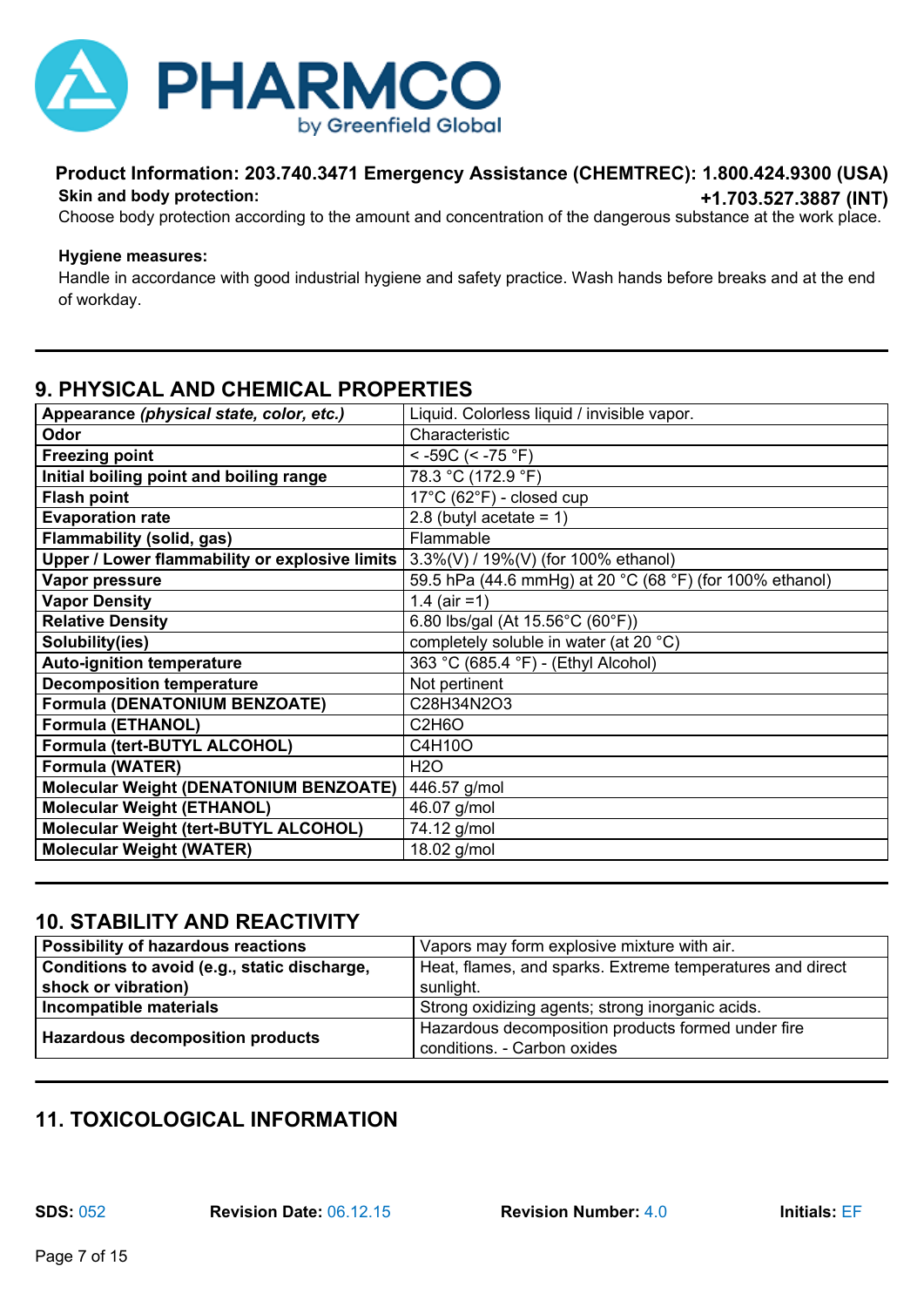

### **Product Information: 203.740.3471 Emergency Assistance (CHEMTREC): 1.800.424.9300 (USA) +1.703.527.3887 (INT)**

• Ethyl Alcohol 64-17-5

#### **Signs and Symptoms of Exposure**

Central nervous system depression, narcosis, damage to the heart. To the best of our knowledge, the chemical, physical, and toxicological properties have not been thoroughly investigated.

#### **Product Summary:**

Ethanol is not toxic by OSHA standards. Coingestion of sedative hypnotics or tranquilizers can increase the toxic affects of ethanol.

#### **Acute Toxicity:**

| LC50 (inhl) | Rat   | 20000ppm       | $10$ hrs. |
|-------------|-------|----------------|-----------|
| LC50 (Oral) | Rat   | 7060mg/Kg BWT  |           |
| LDLo (Oral) | Human | 1400 mg/Kg BWT |           |

#### **Irritation:**

#### **Eyes (ETHANOL)**

Eye exposure to Ethanol generally causes transient pain, irritation, and reflex lid closure. A foreign-body sensation may persist for one to two days. Vapors produce transient stinging and tearing, but no apparent adverse effects. Transiently impaired preception of color may occur with acute ingestion or chronic alcoholism. Standard Draize eye test (rabbit) - Dose: 500 mg Reaction: Severe Dose: 500 mg/24 hrs Reaction: Mild

#### **Skin**

Standard Draize skin test (rabbit) - Dose: 20 mg/24 hrs Reaction: Moderate Repeated exposure may cause skin dryness or cracking.

#### **Carcinogenicity**

IARC: Not classifiable as a human carcinogen. ACGIH: Not classifiable as a human carcinogen. NTP: Not classifiable as a human carcinogen. OSHA: Not classifiable as a human carcinogen.

#### **Other Hazards**

| Organ     | <b>Description</b>                                                                                                  |
|-----------|---------------------------------------------------------------------------------------------------------------------|
| Eyes      | Irritating to the eyes. May cause painful sensitization to light. May cause chemical conjunctivitis and             |
|           | corneal damage.                                                                                                     |
| Ingestion | May cause gastrointestinal irritation with nausea, vomiting and diarrhea. May cause systemic toxicity               |
|           | with acidosis. Advanced stages can lead to respiratory failure, kidney failure, coma, and death.                    |
|           | Inhalation of high concentrations may cause central nervous system effects characterized by nausea,                 |
|           | Inhalation   headache, dizziness, unconsciousness and coma. Causes respiratory tract irritation. May cause narcotic |
|           | effects in high concentration. Vapors may cause dizziness or suffocation.                                           |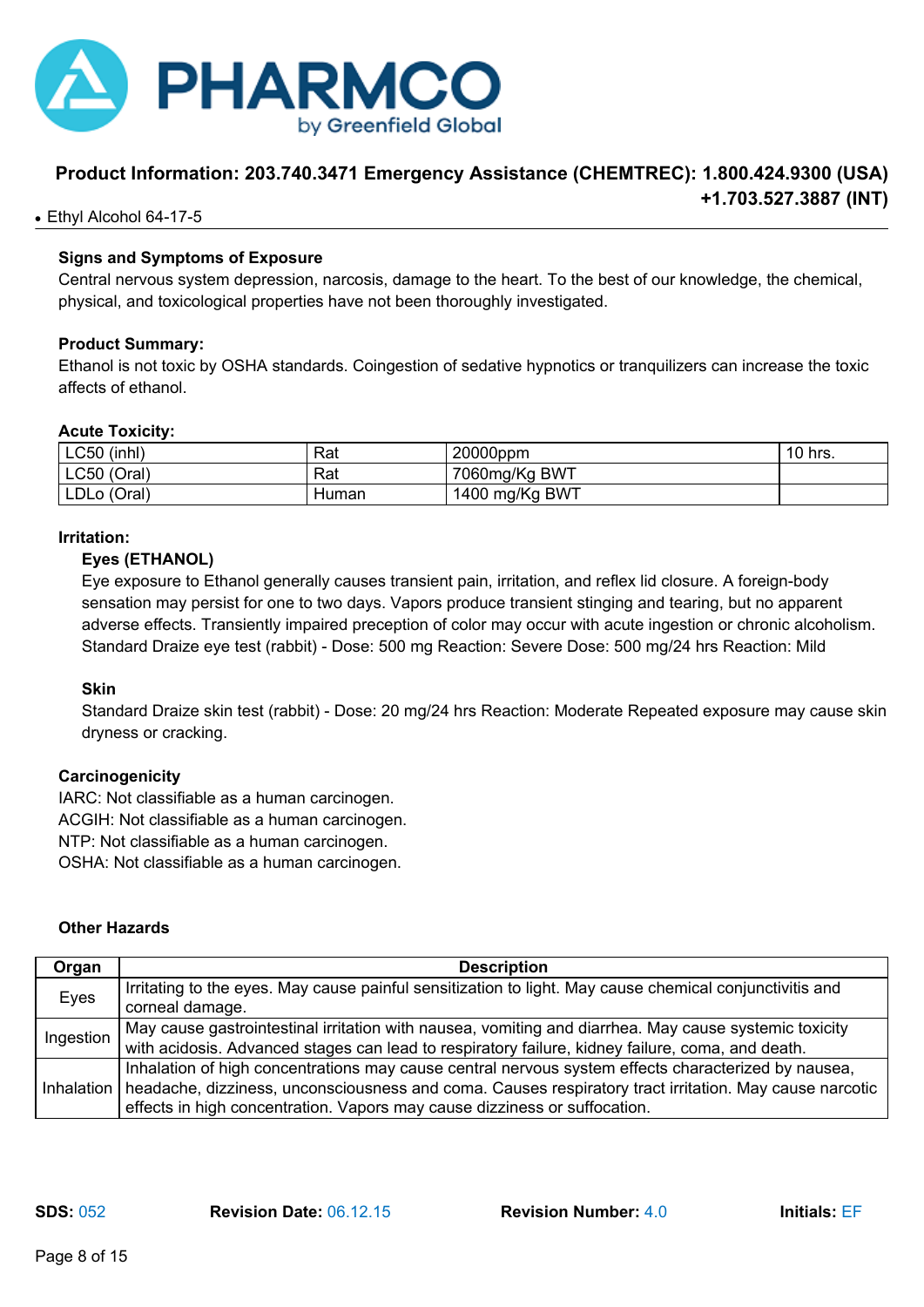

| Skin    | Mildly irritating to the skin. May cause dermatitis by de-fatting the skin from prolonge 703.527 3687 (INT)<br>contact.                                                    |
|---------|----------------------------------------------------------------------------------------------------------------------------------------------------------------------------|
| Chronic | Prolonged exposure can cause liver, kidney, and heart damage. Long term exposure can cause loss of<br>appetite, weight loss, nervousness, memory loss, mental retardation. |

#### ● Water 7732-18-5

#### **Product Summary:**

Do data available for the teratogenic, mutagenic, or reproductive toxicity effects of this product.

#### **Carcinogenicity**

IARC: No component of this product present at levels greater than or equal to 0.1% is identified as probable or confirmed human carcinogen by IARC.

ACGIH: No component of this product present at levels greater than or equal to 0.1% is identified as a carcinogen or potential carcinogen by ACGIH.

NTP: No component of this product present at levels greater than or equal to 0.1% is identified as a known or anticipated carcinogen by NTP.

OSHA: No component of this product present at levels greater than or equal to 0.1% is identified as a carcinogen or potential carcinogen by OSHA.

#### **Other Hazards**

| 1raan<br>uai          | 'intian<br>. וטוי<br>--                                                                                      |  |
|-----------------------|--------------------------------------------------------------------------------------------------------------|--|
| こいへいへいへい<br>naiation. | halation.<br>Mav<br>tract<br><b>urritation</b><br>.<br>upon<br>ınha<br>nır<br>----<br>cause<br>rest<br>atorv |  |

#### • Denatonium Benzoate 3734-33-6

#### **Product Summary:**

No data available for the mutagenic, teratogenic, or reproductive effects of the product.

#### **Acute Toxicity:**

| ---------------             |     |                                   |  |
|-----------------------------|-----|-----------------------------------|--|
| iro.<br>ו וריי<br>лаг<br>-- | Rat | --<br>11.0<br>ገለሩ<br>יוטו וע<br>. |  |
|                             |     |                                   |  |

#### **Irritation:**

#### **Eyes**

Causes eye irritation.

#### **Skin**

Slightly irritating to the skin. Repeated contact with neat product may dry the skin causing cracking and/or fissuring.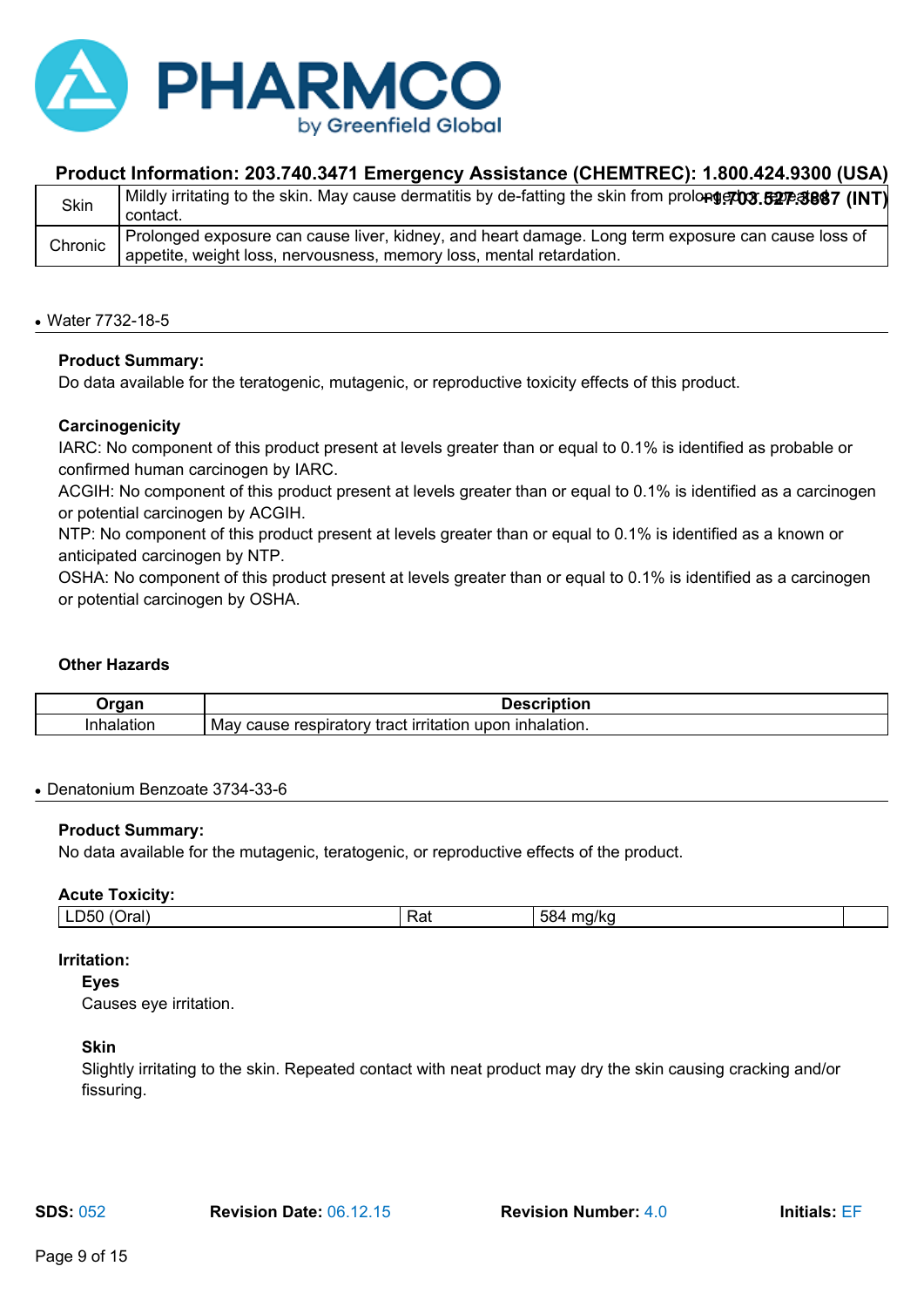

#### **Product Information: 203.740.3471 Emergency Assistance (CHEMTREC): 1.800.424.9300 (USA) +1.703.527.3887 (INT) Carcinogenicity**

IARC: No component of this product present at levels greater than or equal to 0.1% is identified as probable or confirmed human carcinogen by IARC.

ACGIH: No component of this product present at levels greater than or equal to 0.1% is identified as a carcinogen or potential carcinogen by ACGIH.

NTP: No component of this product present at levels greater than or equal to 0.1% is identified as a known or anticipated carcinogen by NTP.

OSHA: No component of this product present at levels greater than or equal to 0.1% is identified as a carcinogen or potential carcinogen by OSHA.

#### **Other Hazards**

| Organ      | <b>Description</b>                                              |  |
|------------|-----------------------------------------------------------------|--|
| Eves       | Irritating to the eyes.                                         |  |
| Ingestion  | Harmful if ingested.                                            |  |
| Inhalation | May be harmful if inhaled. Irritating to the respiratory tract. |  |
| Skin       | Harmful if absorbed through skin. Irritating to skin.           |  |

#### ● tert-Butyl Alcohol 75-65-0

#### **Product Summary:**

t-Butanol is a known animal carcinogen. It has no confirmed teratogenic, mutagenic, or reproductive effects in humans.

#### **Acute Toxicity:**

| DEC<br>$\sqrt{2}$<br>$\cdots$<br>∪erma⊧<br>LDOU | .<br>וטנ | $\ldots$ malks<br>noo<br><u>.</u>        |  |
|-------------------------------------------------|----------|------------------------------------------|--|
| $\cdot$<br>LD50<br>Oral                         | Rat      | mg/kg<br>$\overline{\phantom{a}}$<br>1 w |  |

#### **Irritation:**

**Eyes**

Rabbit - Irritating to eyes - 24 hours

#### **Skin**

Skin - rabbit - Mild skin irritation - 24 hours

#### **Carcinogenicity**

IARC: No component of this product present at levels greater than or equal to 0.1% is identified as probable or confirmed human carcinogen by IARC.

ACGIH: No component of this product present at levels greater than or equal to 0.1% is identified as a carcinogen or potential carcinogen by ACGIH.

NTP: No component of this product present at levels greater than or equal to 0.1% is identified as a known or anticipated carcinogen by NTP.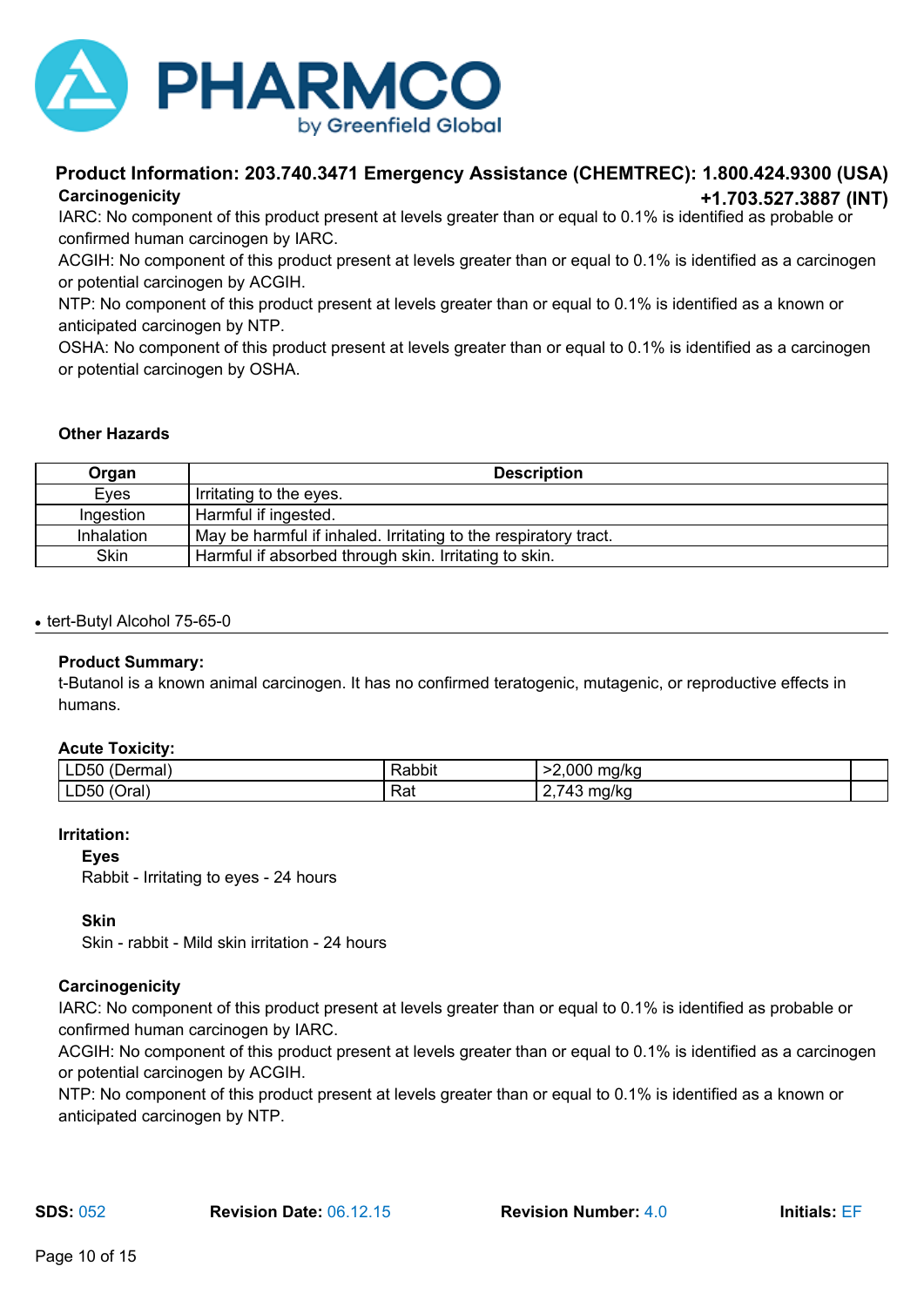

OSHA: No component of this product present at levels greater than or equal to 0.1% is id**entif<del>ic</del>otes 2703881**79**4NT**) or potential carcinogen by OSHA.

#### **Other Hazards**

| Organ     | <b>Description</b>                                                                                                                                                                                                                                                                                                                                                              |  |
|-----------|---------------------------------------------------------------------------------------------------------------------------------------------------------------------------------------------------------------------------------------------------------------------------------------------------------------------------------------------------------------------------------|--|
| Eyes      | Irritating to the eyes.                                                                                                                                                                                                                                                                                                                                                         |  |
| Ingestion | Harmful if ingested.                                                                                                                                                                                                                                                                                                                                                            |  |
|           | Inhalation   May be harmful if inhaled. Irritating to the respiratory tract.                                                                                                                                                                                                                                                                                                    |  |
| Skin      | Harmful if absorbed through skin. Irritating to skin.                                                                                                                                                                                                                                                                                                                           |  |
| Chronic   | Prolonged or repeated breathing of high concentrations may cause symptoms of central nervous system<br>depression. May cause dermatitis by defatting the skin from prolonged or repeated contact. This material<br>has been shown to induce tumors in laboratory animals. These findings are not likely relevant to humans.<br>May be toxic to the developing embryo and fetus. |  |

### **12. ECOLOGICAL INFORMATION**

#### • Ethyl Alcohol 64-17-5

# **Ecotoxicity (aquatic and terrestrial, where available):**

### **Acute Fish toxicity (ETHANOL)**

LC50 / 96 HOUR Oncorhynchus mykiss (rainbow trout) > 10,000 mg/l LC50 / 96 HOUR Pimephales promelas (fathead minnow) > 13,400 mg/l

#### **Toxicity to aquatic plants (ETHANOL)**

Growth inhibition / 96 HOURS Chlorella vulgaris (Fresh water algae) 1,000 mg/l

#### **Toxicity to microorganisms (ETHANOL)**

Toxicity Threshold / Pseudomonas putida 6,500 mg/l Summary: Inhibition of cell multiplication begins.

#### **Persistence and degradability:**

Biodegradation is expected.

#### **Bioaccumulative potential:**

Biaccumulation is unlikely

● Water 7732-18-5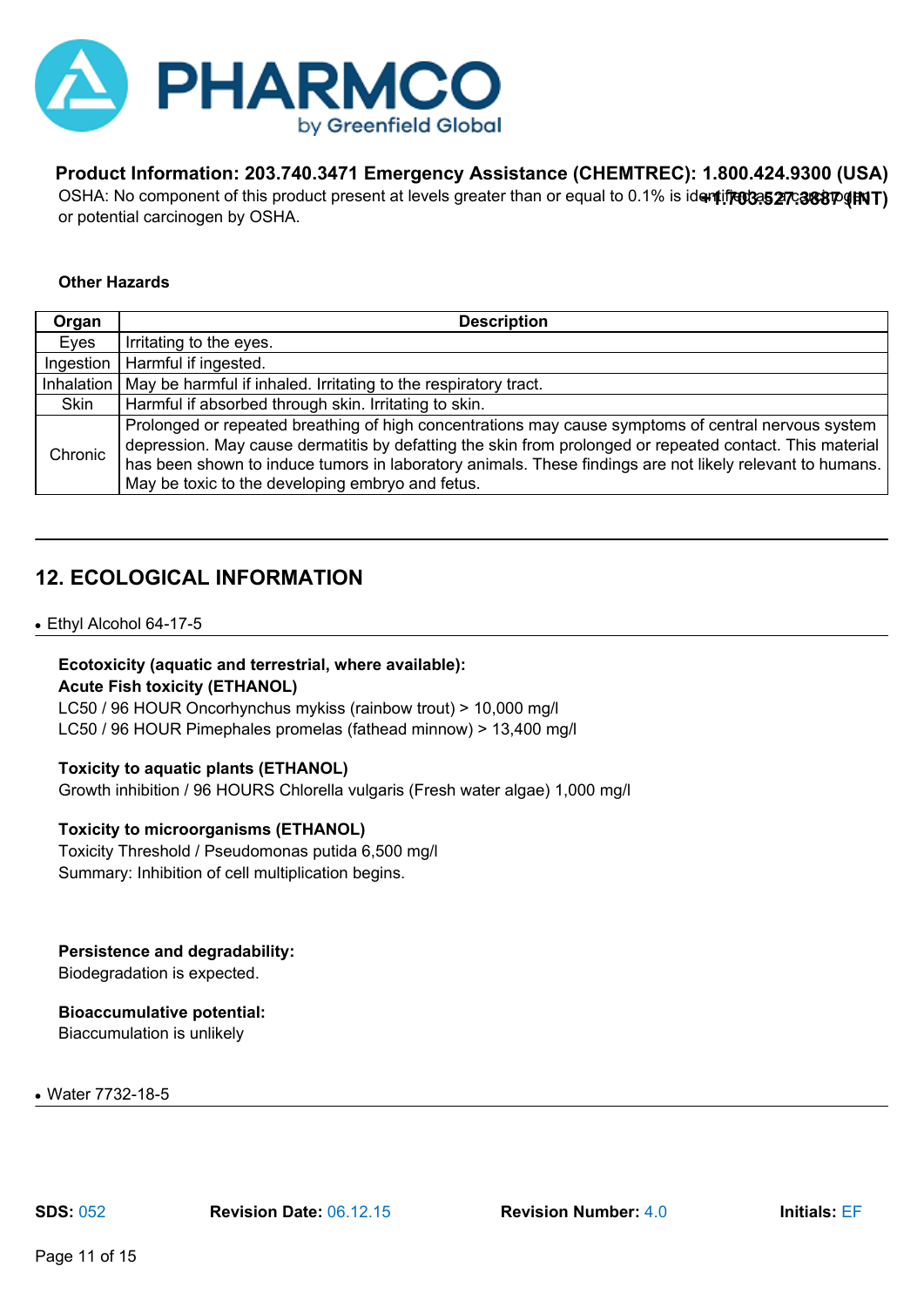

**Product Information: 203.740.3471 Emergency Assistance (CHEMTREC): 1.800.424.9300 (USA) +1.703.527.3887 (INT) Ecotoxicity (aquatic and terrestrial, where available): Ecotoxicity** Not Applicable

**Persistence and degradability:** No data available

**Bioaccumulative potential:** No data available

**Other adverse effects:** No data available

#### ● Denatonium Benzoate 3734-33-6

**Ecotoxicity (aquatic and terrestrial, where available): Acute Fish Toxicity (DENATONIUM BENZOATE)** LC50 / 96 hours Rainbow Trout >1000 mg/L

**Persistence and degradability:** No data available

**Bioaccumulative potential:** Biaccumulation is unlikely

#### ● tert-Butyl Alcohol 75-65-0

**Ecotoxicity (aquatic and terrestrial, where available): Acute Fish Toxicity (tert-BUTYL ALCOHOL)** LC50 / 96 h Pimephales promelas (fathead minnow) - 6,140 mg/L

#### **Toxicity to Aquatic Plants (tert-BUTYL ALCOHOL)**

Growth inhibition / 96 HOURS Chlorella vulgaris (Fresh water algae)- 1,000 mg/L

#### **Persistence and degradability:**

Biodegradability: Zahn-Wellens Test Result: > 99.9 % - Readily biodegradable.

#### **Bioaccumulative potential:**

Does not bioaccumulate.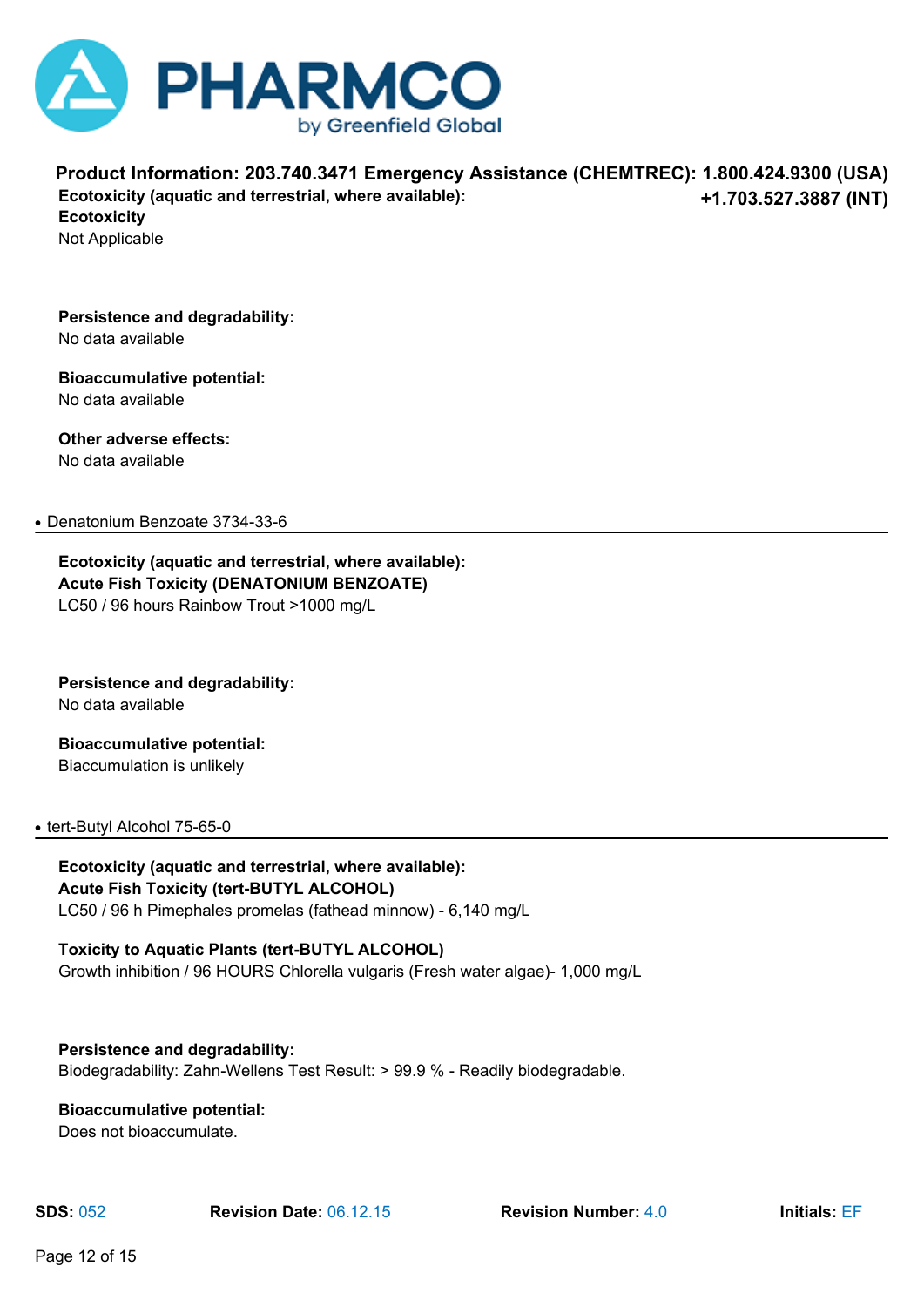

### **Product Information: 203.740.3471 Emergency Assistance (CHEMTREC): 1.800.424.9300 (USA) +1.703.527.3887 (INT)**

### **13. DISPOSAL CONSIDERATIONS**

**Description of waste residues and information on their safe handling and methods of disposal, including the disposal of any contaminated packaging:**

Vapors may collect in empty containers. Treat empty containers as hazardous. Dispose of spill-clean up and other wastes in accordance with Federal, State, and local regulations.

### **14. TRANSPORT INFORMATION**

#### **Description of waste residues and information on their safe handling and methods of disposal:**

| UN number                     | <b>UN1987</b>    |
|-------------------------------|------------------|
| UN proper shipping name       | Alcohols, n.o.s. |
| Transport hazard class(es)    |                  |
| Packing group (if applicable) |                  |

#### **IMDG**

UN-Number: UN1987 Class: 3 Packing Group: II EMS-No: F-E, S-D Proper shipping name: ALCOHOLS, N.O.S. Marine pollutant: No **IATA** UN-Number: UN1987 Class: 3 Packing Group: II

Proper shipping name: Alcohols, n.o.s.

### **15. REGULATORY INFORMATION**

#### **Safety, health and environmental regulations specific for the product in question:**

#### **OSHA Hazards**

Flammable liquid, Target Organ Effect, Irritant

All ingredients are on the following inventories or are exempted from listing

| Country                  | <b>Notification</b> |
|--------------------------|---------------------|
| Australia                | <b>AICS</b>         |
| Canada                   | <b>DSL</b>          |
| China                    | <b>IECS</b>         |
| European Union           | <b>EINECS</b>       |
| Japan                    | <b>ENCS/ISHL</b>    |
| Korea                    | <b>ECL</b>          |
| New Zealand              | <b>NZIOC</b>        |
| Philippines              | <b>PICCS</b>        |
| United States of America | <b>TSCA</b>         |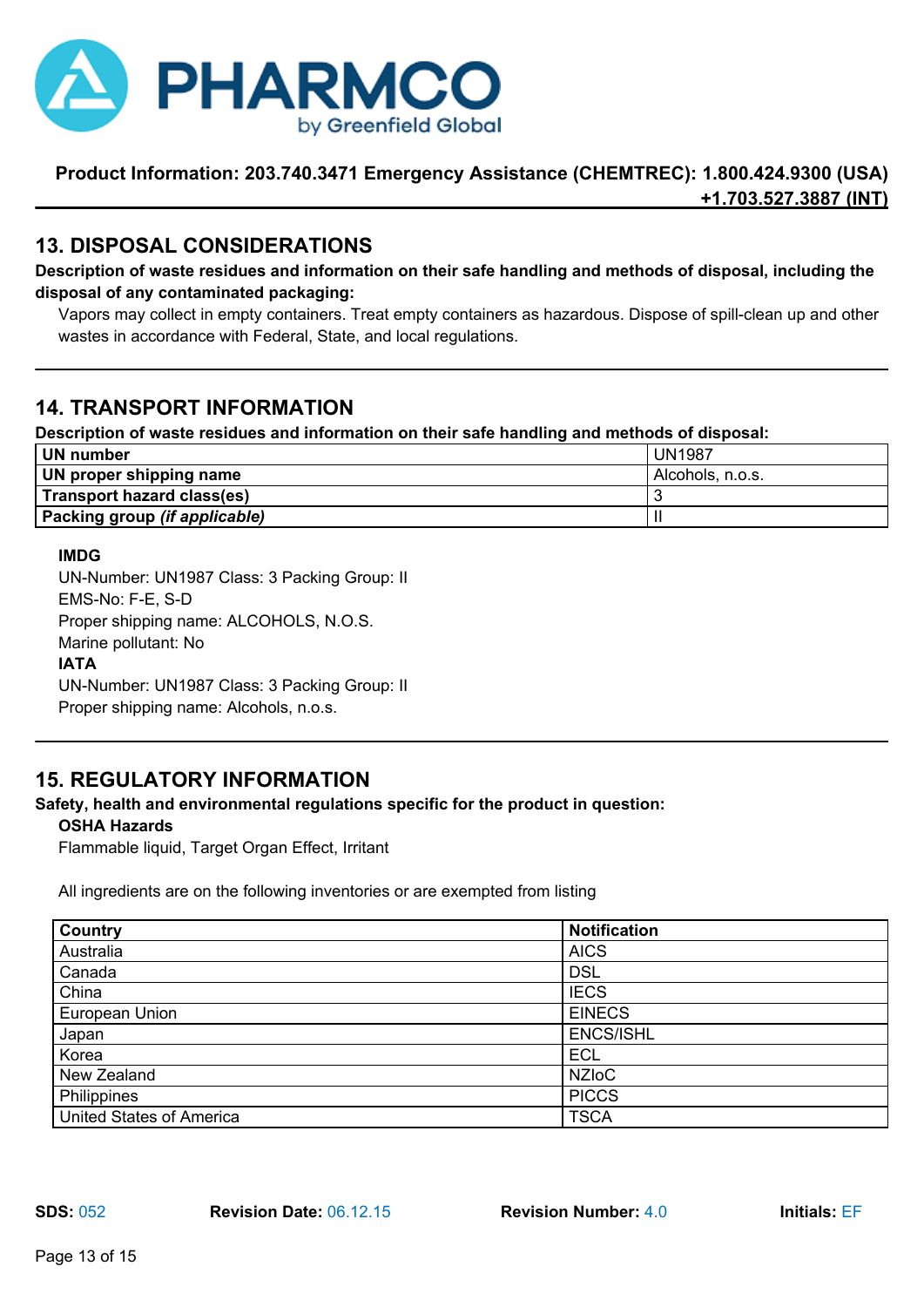

#### **Product Information: 203.740.3471 Emergency Assistance (CHEMTREC): 1.800.424.9300 (USA) +1.703.527.3887 (INT) SARA 302 Components**

No chemicals in this material are subject to the reporting requirements of SARA Title III, Section 302.

#### **SARA 313 Components**

The following components are subject to reporting levels established by SARA title III, Section 313: tert-Butyl Alcohol CAS-No. 75-65-0 Revision Date 2007-07-01

#### **SARA 311/312 Hazards**

Acute Health Hazard Chronic Health Hazard Fire Hazard

#### **CERCLA**

No chemicals in this material with known CAS numbers are subject to the reporting requirements of CERCLA

#### **Massachusetts Right To Know Components**

Denatonium Benzoate CAS-No. 3734-33-6

Ethanol CAS-No.64-17-5 Revision Date 2007-03-01

tert-Butyl alcohol CAS-No. 75-65-0 Revision Date 2007-07-01

#### **Pennsylvania Right To Know Components**

Denatonium Benzoate CAS-No. 3734-33-6

Ethanol CAS-No.64-17-5 Revision Date 2007-03-01

tert-Butyl alcohol CAS-No. 75-65-0 Revision Date 2007-07-01

#### **New Jersey Right To Know Components**

Denatonium benzoate CAS-No. 3734-33-6

Ethanol CAS-No.64-17-5 Revision Date 2007-03-01

tert-Butyl alcohol CAS-No. 75-65-0 Revision Date 2007-07-01

#### **California Prop 65 Components**

WARNING! This product contains a chemical known to the State of California to cause birth defects or other reproductive harm (ETHYL ALCOHOL) CAS No. 64-17-5 Revision Date: December 11, 2009